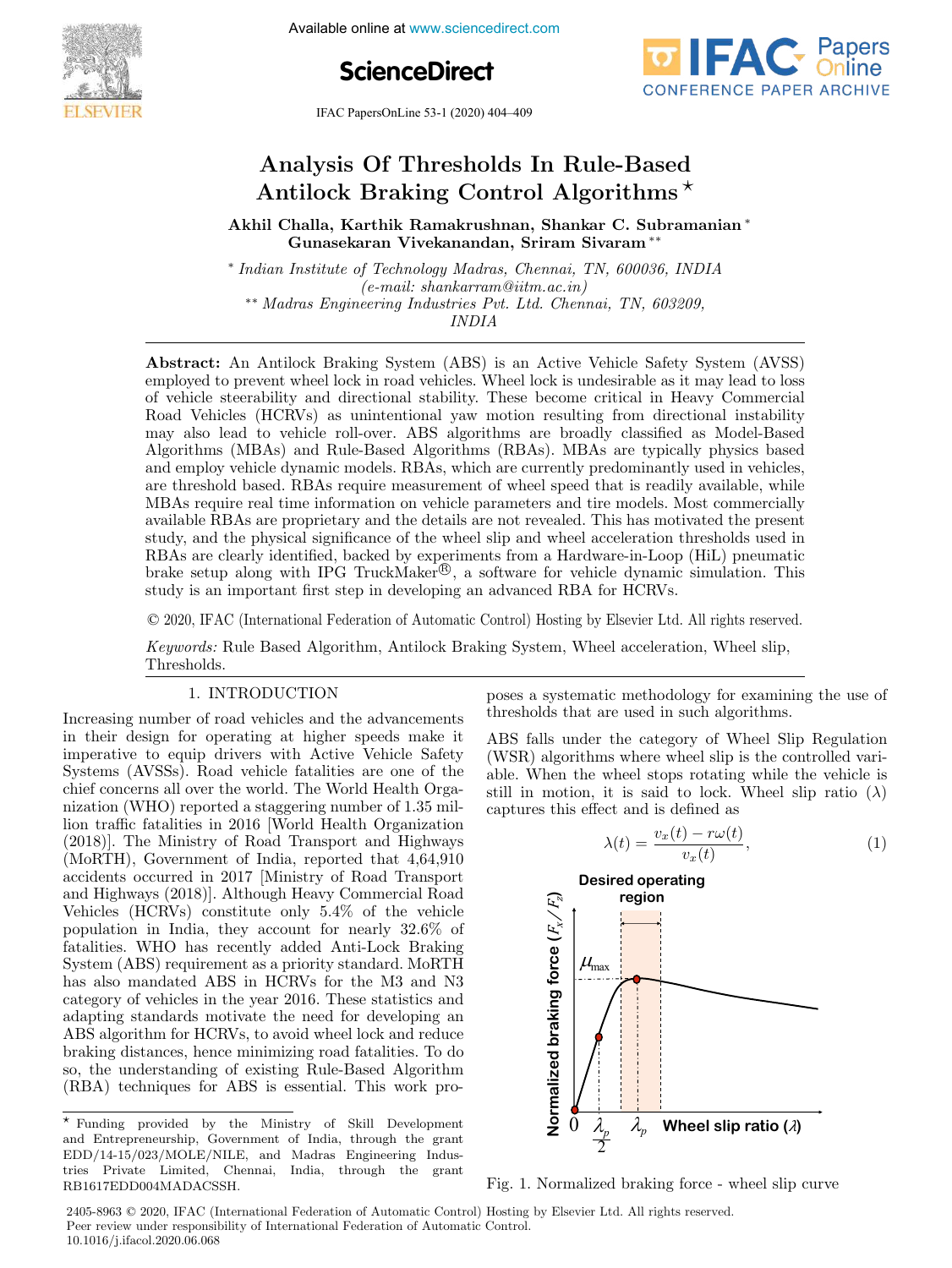

Fig. 2. Block level diagram of the control loops involved in threshold analysis

where  $v_x$  is the vehicle longitudinal speed at time t,  $\omega$  is the wheel angular speed and  $r$  is the tire radius. Wheel slip ratio has a non-linear relationship with the longitudinal traction force available at the tire-road interface as depicted in Fig. 1. ABS algorithms desire to maintain slip in the region marked in Fig. 1, in order to exploit maximum tire-road traction forces and avoid wheel lock. Here,  $\mu_{max}$ is the maximum tire-road friction coefficient and  $\lambda_p$  is the wheel slip at which the former occurs.

Figure 2 presents the block level diagram of the control loops involved in this work. The inner loop consists of the Electro Pneumatic Regulator (EPR) and the pressure sensor. A PID controller regulates the performance of EPR valve. In outer loop, the plant is constituted of two parts. The pneumatic brake subsystem (of the entire vehicle) alone is a Hardware-in-Loop (HiL) setup, and rest of the vehicle dynamics is modelled in IPG-TruckMaker® (IPG-TM) and is Software-in-Loop (SiL) simulated. Two important variables (wheel slip ratio  $(\lambda)$  and wheel acceleration  $(\alpha)$  are fed back from IPG-TM to the comparator of the outer loop. The inputs to the comparator are the  $\lambda$  and  $\alpha$ thresholds from the user. Then, the Apply Exhaust (AE) logic programmed in MATLAB/Simulink<sup>®</sup> decides for the implementation of an Apply (1) or an Exhaust (0) phase. All the blocks are elaborated in the forthcoming sections.

Commercial ABS systems employ RBAs consisting of fixed thresholds for different parameters, and a set of rules that dictate the control action. ABS logic of Bosch (Reif (2015)), which is widely used in hydraulic brake systems of passenger cars proposes an 8-phase logic that switches control action depending upon the values of  $\lambda$  and  $\alpha$ . The control actions used are pumping (increasing brake pressure), dumping (releasing brake pressure), holding (keeping the brake pressure constant at its current value) and pump-hold (increasing brake pressure in steps). The algorithm utilizes one wheel slip threshold  $(\lambda_1)$  and three wheel acceleration thresholds  $(-a, +a, \text{ and } +A)$ . WABCO and Knorr-Bremse are two other popular ABS solutions employed in HCRVs with pneumatic brake systems. For example, WABCO (2006) ABS algorithm employs two wheel slip thresholds  $(\lambda_1 \text{ and } \lambda_2)$  and two wheel acceleration thresholds  $(-b \text{ and } +b)$ . The control actions of this algorithm also include pumping, dumping, holding and pump-hold.

The key takeaways from these algorithms were:

• Commercial Rule-based ABS algorithms utilize both wheel slip and wheel acceleration thresholds.

• The motivation behind the choice of these variables and their thresholds are proprietary and not revealed.

This motivated the need for analyzing the aforementioned variables, and an investigation into their thresholds.

## 2. LITERATURE SURVEY

Literature survey was carried out to understand existing knowledge on the implementation of RBAs. Kuo and Yeh (1992) designed a 4-phase control scheme for an ABS application. The authors performed computer simulations to evaluate their algorithm considering a piece-wise linear tire model, and the thresholds used for the control parameters were computed using vehicle dynamic equations. Tao and Wang (1999) designed a 4-phase control logic for an ABS application with dynamic thresholds, also determined using approximated vehicle dynamics equations. Ait-Hammouda and Pasillas-Lépine (2004) and Pasillas-Lépine (2006) considered a class of 5-phase ABS control algorithms and characterized their behaviour with limit cycle and Poincare map analysis. Further, they proposed an improved 11-phase strategy towards improving robustness over different road surfaces, using Simulink<sup>®</sup> simulations. Gerard et al. (2010) and Gerard et al. (2012) proposed improvements to existing 5-phase ABS algorithms and evaluated the improved algorithm using Tire-in-theloop testing. Penny et al. (2016) modified the Bosch 8 phase algorithm to also include a dump-hold action, and developed an embedded ABS controller to test it on a vehicle. Wan and Xiong (2016) designed an optimal self adjusting threshold control for ABS, where the threshold values change according to the speed and road conditions. A 2-wheel vehicle dynamic model, along with Magic Formula tire model for longitudinal dynamics were used, and  $\text{MATLAB}$ <sup>®</sup> simulations were performed to identify the range of threshold values.

Existing literature was found to focus more on implementation and analysis of RBAs for passenger cars. However, no such analysis regarding the physics behind the selection of thresholds, or investigation into their values were done for both passenger cars as well as HCRVs. Further, most of the papers utilized software simulations for evaluating their algorithms. These gaps in literature were addressed in this work.

#### 3. EXPERIMENTAL SETUP

The HiL experimental facility, shown in Fig. 3, consists of front and rear axles of a four wheeled 16 tonne HCRV attached to custom made fixtures. Front axle incorporates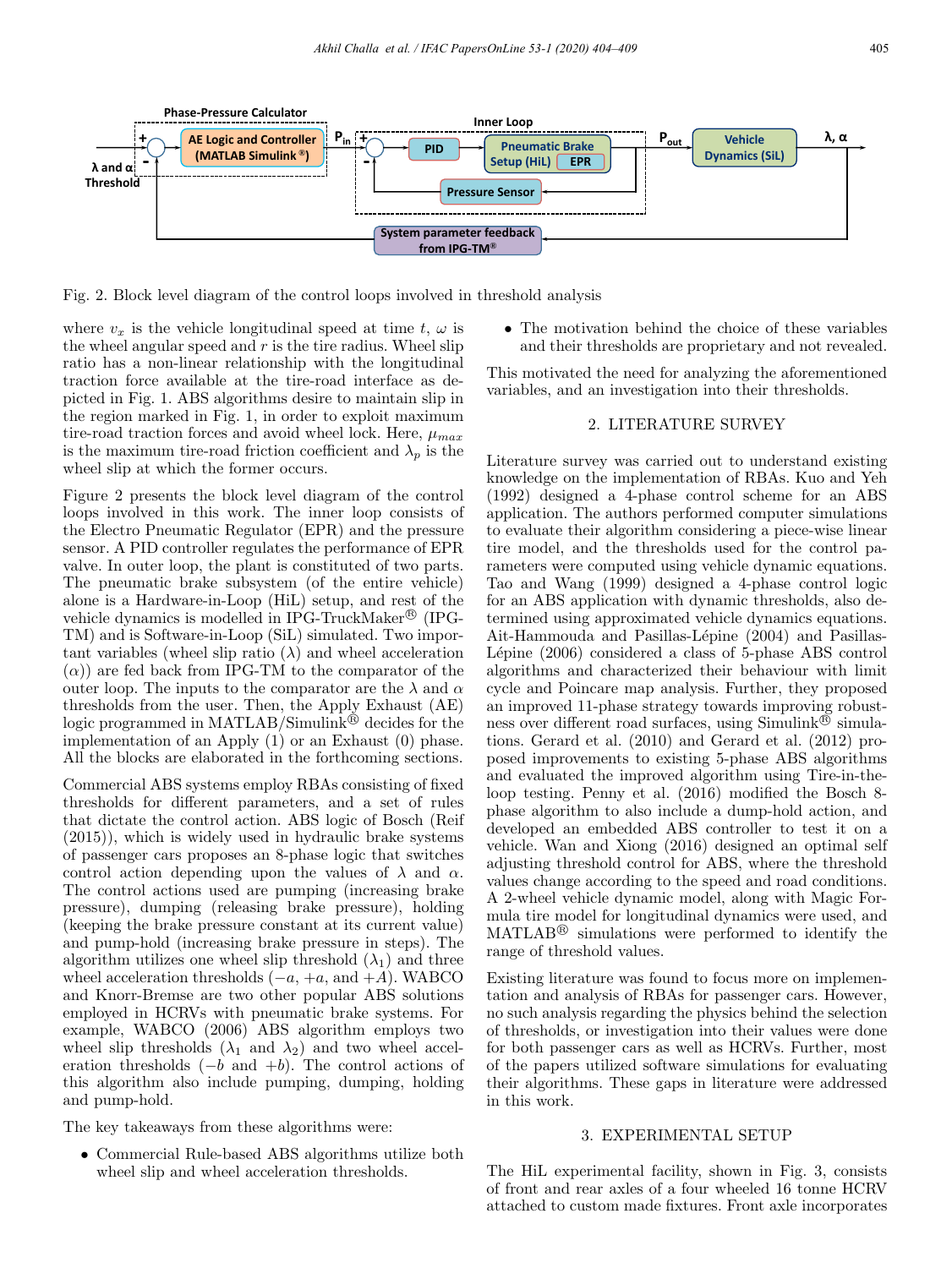**PC running IPG/TruckMaker® and MATLAB/Simulink® EPR Front brake chambers Pressure sensor**



Fig. 3. HiL setup used for experimentation

two Type-20 brake chambers whereas the rear has two Type-20/24 chambers. The foundation brakes used are Scam actuated drum brakes. Each brake chamber has a pressure sensor and an EPR (used for metering out compressed air). The pressure sensors used have a range of 100- 1100 kPa and the EPR input is in the range of 0-10 V. IPG TruckMaker<sup>®</sup> was the vehicle dynamic simulation software used that is co-simulated with MATLAB/Simulink $^{\circledR}$ to evaluate WSR algorithms. The interface between the hardware braking setup and the software is through the real time rapid prototyping hardware - IPG XPACK4<sup>®</sup>.

## 4. EXPERIMENTATION METHODOLOGY

A systematic procedure has been adopted for understanding the importance of individual thresholds (wheel slip and wheel acceleration). These two parameter were selected because they characterize wheel and vehicle dynamics during braking. Through the tests that are presented in Table 1, the system's response to wheel slip and wheel acceleration thresholds, both individually and in a combined manner, were recorded and would be detailed. HiL tests were performed for an unladen 16 tonne vehicle (4700 kg) running on a road with peak traction coefficient  $(\mu_{max})$  of 0.8. The brakes were applied at an initial braking speed of 80 km/h. Braking starts at 8.8 s for these maneuvers. Figure 4 shows the overall block diagram of the AE logic used. The AE



Fig. 4. Block diagram of Apply-Exhaust Logic

logic has input from the driver's brake pedal (pump phase) and the exhaust of compressed air (dump phase) is let to atmosphere. It also takes in the values of thresholds along with vehicle acceleration and wheel angular speeds from respective sensors. Table 1 gives the various tests that were performed in a sequence to gain understanding of the thresholds, and their magnitudes to be considered. Forthcoming sections explains the progression and selection of the test cases. They also deal with each case that was experimented, and presents the understandings obtained.

## 5. INVESTIGATION OF THRESHOLDS IN RBA<sup>S</sup>



Fig. 5. Open loop panic brake torque applied

The results and observations from HiL experiments are presented in this section. Table 2 details in summary, the performance metrics of each of the test cases performed, shown in Table 1, including the braking distance. Also, the band in which wheel slip and wheel acceleration were regulated are identified in the comments column.

# *5.1 Open loop tests*

This section deals with test cases 1 and 2. Open loop tests without the AE logic for brake torque control, were performed to serve as a benchmark in terms of braking distance comparison. The brake torques applied on the front and rear wheels are depicted in Fig. 5. The braking distance was observed to be 49.89 m for case 1. It was observed that both the front and rear wheels locked in this test. The plots of slip and angular acceleration with respect to time for the front wheels are given in Fig. 6. A similar response was observed for the rear wheels as well.

From the slip response, 3 regions were identified. The first region extends from 0 % slip till 10 % slip. The second

| Table 1. HiL Tests with AE logic |  |  |  |  |  |  |
|----------------------------------|--|--|--|--|--|--|
|----------------------------------|--|--|--|--|--|--|

| Case                                                       | Feature                                                                      |  |  |  |
|------------------------------------------------------------|------------------------------------------------------------------------------|--|--|--|
| 1.                                                         | Open loop                                                                    |  |  |  |
| $\overline{2}$                                             | Open loop along with inner loop brake control                                |  |  |  |
|                                                            | Inner loop brake controller is included in all further tests                 |  |  |  |
| 3                                                          | $\alpha_l$ (rad/s <sup>2</sup> ) wheel acceleration threshold                |  |  |  |
| $\overline{4}$                                             | $\alpha_l/2$ (rad/s <sup>2</sup> ) wheel acceleration threshold              |  |  |  |
| 5                                                          | slip threshold lesser than $\lambda_n/2$                                     |  |  |  |
| 6                                                          | $\lambda_p/2$ slip threshold                                                 |  |  |  |
| 7                                                          | slip threshold greater than $\lambda_p/2$                                    |  |  |  |
| 8                                                          | slip threshold closer to $\lambda_n$                                         |  |  |  |
| Following tests also include slip threshold used in case 8 |                                                                              |  |  |  |
| 9                                                          | $\alpha_l$ (rad/s <sup>2</sup> ) wheel acceleration threshold                |  |  |  |
| 10                                                         | $\alpha_l$ and $\alpha_h$ (rad/s <sup>2</sup> ) wheel acceleration threshold |  |  |  |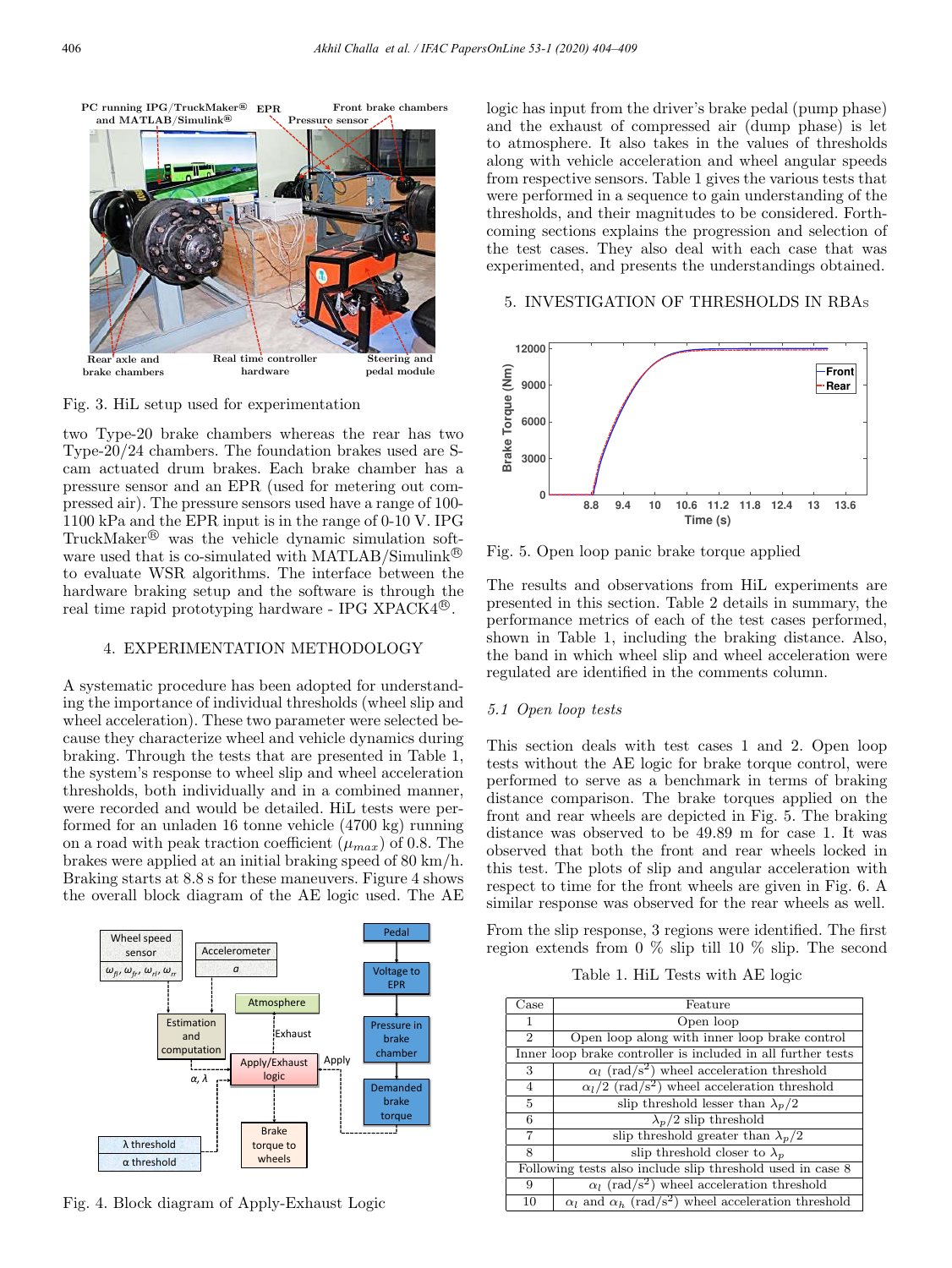Table 2. Table of Observations

| <b>Test</b><br>Case | <b>Braking</b><br>Distance $(m)$ | Comments on $\lambda$ and $\alpha$ regulation |  |  |
|---------------------|----------------------------------|-----------------------------------------------|--|--|
| $\mathbf{1}$        |                                  | Benchmark for braking                         |  |  |
|                     | 49.89                            | distance comparison                           |  |  |
| $\overline{2}$      | 49.67                            | Benchmark for braking                         |  |  |
|                     |                                  | distance comparison                           |  |  |
| 3                   |                                  | $W1.*$                                        |  |  |
|                     | 48.27                            | $\alpha$ spikes to a value greater            |  |  |
|                     |                                  | than $\alpha_l$ and then settles at zero      |  |  |
| 4                   |                                  | Slightly better regulation at the start,      |  |  |
|                     | 42.07                            | but finally WL <sup>*</sup>                   |  |  |
|                     |                                  | $\alpha$ spikes to a value greater            |  |  |
|                     |                                  | than $\alpha_l$ and then settles at zero      |  |  |
| 5                   | 41.42                            | $\lambda: 9 - 10\%$                           |  |  |
|                     |                                  | $\alpha$ : - 40 to 40 rad/s <sup>2</sup>      |  |  |
| 6                   | 39.99                            | $\lambda:10\%$ , ML**                         |  |  |
|                     |                                  | $\alpha$ : - 50 to 50 $rad/s^2$               |  |  |
| 7                   |                                  | $\lambda$ : 10 to 15 %, One instance of       |  |  |
|                     | 39.85                            | lock at higher speed                          |  |  |
|                     |                                  | $\alpha$ : - 100 to 100 $rad/s^2$             |  |  |
| 8                   | 40.94                            | $\lambda: 10 - 15\%$ , ML**                   |  |  |
|                     |                                  | $\alpha$ : -150 to 150 $rad/s^2$              |  |  |
| 9                   | 39.6                             | $\lambda: 10 - 18\%$ , ML**                   |  |  |
|                     |                                  | $\alpha$ : - 40 to 50 $rad/s^2$               |  |  |
| 10                  | 39.25                            | $\lambda: 10 - 18\%$ , ML <sup>**</sup>       |  |  |
|                     |                                  | $\alpha$ : - 40 to 50 $rad/s^2$               |  |  |

<sup>∗</sup> Eventual wheel lock for rest of the maneuver ∗∗ Momentary locks at low speeds



Fig. 6. Open loop response for front wheel

region is from 10 % to 20 %, and the third ranges from 20 % to 100 %, which is the unstable region where rapid wheel lock occurs. The first and the second regions were observed to be in the stable region of the normalized braking force - wheel slip ( $\mu$  -  $\lambda$  curve shown in Fig. 1). The region to the left and right of  $\lambda_p$  are the stable and unstable regions respectively. The value of  $\lambda_p$  is around 20 % for a dry surface of  $\mu_{max}$  of 0.8 [Wong (2001)] and the first region is seen to last till half the value of  $\lambda_p$ . The same behaviour was observed for tests performed over different tire-road traction coefficients. Thus, the value of  $\lambda_p/2$  seems to be significant and might play an important role in deciding the intervention of the algorithm. Hence, the following tests have used this threshold for experimentation on WSR. One other important parameter is the value of lower acceleration threshold,  $\alpha_l$  (-40 rad/s<sup>2</sup>), with respect to wheel acceleration. From Fig. 6, it can be observed that after the value of  $\alpha_l$  there is a steep decline in wheel acceleration values towards wheel lock. Hence, this parameter was also considered for experimentation on WSR.

Test case 2, in addition to the case 1, has an inner loop PID brake controller included to improve the dynamic response of EPR. The braking distance was observed to be 49.67 m, a marginal improvement over case 1, owing to the quickness in the response of the EPR. The wheels lock in this test too. Similar dynamics were observed in this case also, similar to case 1 with the exception of quicker rise time in their responses. Following test cases 1 and 2, it was decided to investigate the significance of the slip value of  $\lambda_p/2$  and  $\alpha_l$ . Tests employing slip thresholds just above and below  $\lambda_p/2$  and the involvement of the wheel acceleration threshold in the AE logic were tried out.

## *5.2 Wheel acceleration threshold alone*

Figure 7 depict the wheel slip response and the brake torques that were modulated according to the AE logic employed for front wheels.



Fig. 7. Slip regulation for front wheels where  $\alpha_l = -40$ rad/ $s^2$ 



Fig. 8. Wheel acceleration response for front wheels where  $\alpha_l = -40 \text{ rad/s}^2$ 



Fig. 9. Slip regulation for front wheels where  $\alpha_l = -20$ rad/ $s^2$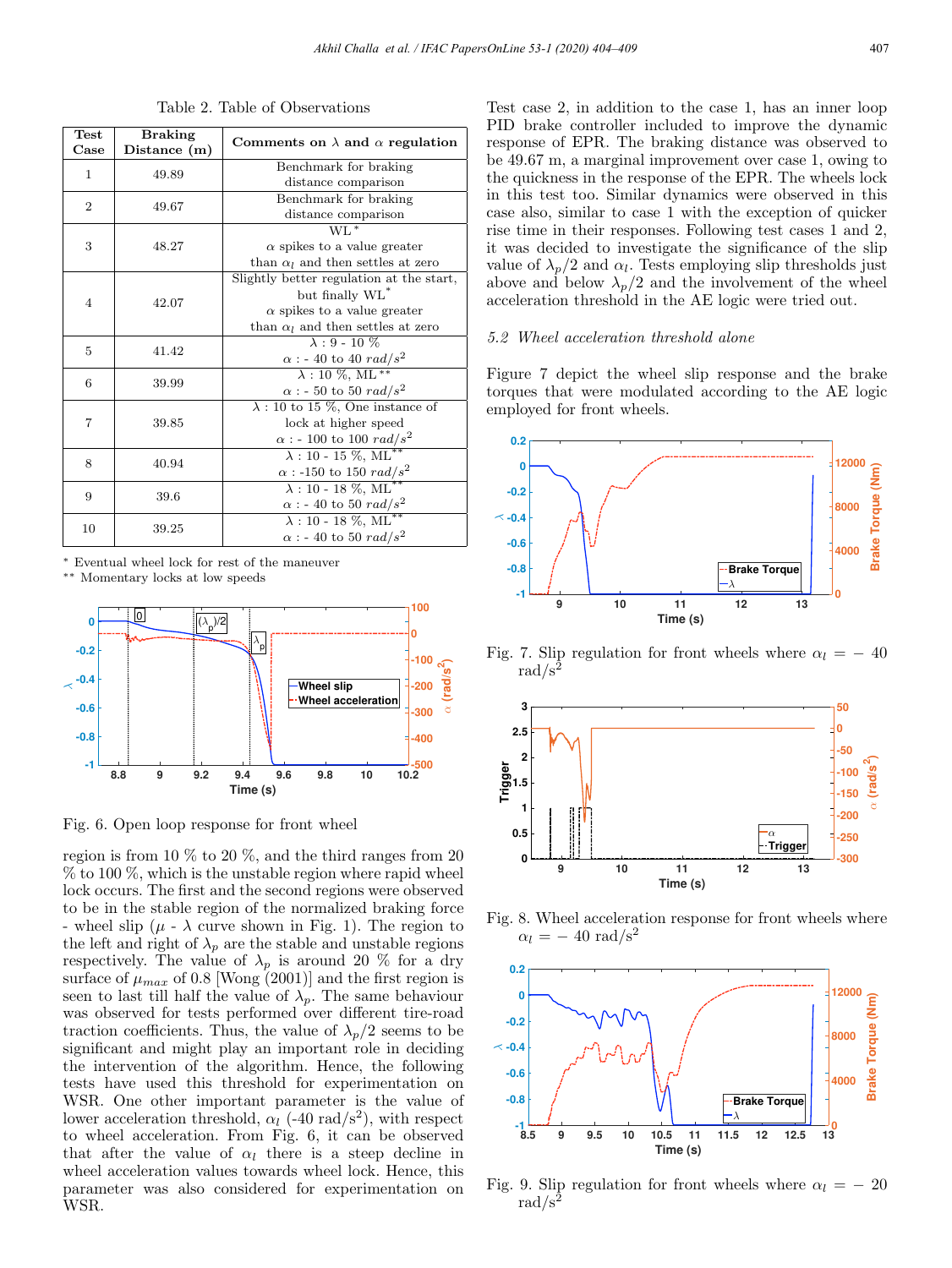Figure 8 shows the corresponding response of wheel acceleration and the trigger plots between the apply (1) and exhaust (0) phase. This is the first test case where control is attempted to prevent lock. The controller here works on AE logic where maximum brake torque is applied when wheel acceleration is lesser in magnitude than the threshold value of - 40  $\text{rad/s}^2$  and the brakes are released/exhausted when wheel acceleration exceeds the same. This value was selected from the observations of case 1 and 2. Once the wheel acceleration values cross -  $40 \text{ rad/s}^2$  wheels very quickly go to lock and it is difficult to bring them back from lock. In test case 4 a stricter threshold of - 20  $\text{rad/s}^2$  was introduced to check whether it would help in improving ABS performance. Slip regulation was slightly better than the previous case as shown in Fig. 9, but could not prevent wheel lock. It is concluded from case 3 and 4 that, wheel acceleration by itself is not sufficient for RBAs.



Fig. 10. Slip regulation for front wheels where  $\lambda_{th} = 9 \%$ 

## *5.3 Wheel slip threshold alone*

This section deals with cases 5-8. This is the first test case where slip control using wheel slip thresholds is attempted. The significance of region 1 identified in case 1, was experimented. With reference to test case 5 (employing a slip threshold of 9 %), maximum brake torque is demanded and applied when slip is below 9 % and the brakes are released/exhausted when slip exceeds 9 %. The slip was maintained at around 9 to 10 % with occasional fluctuations to about 18 %, as shown in Fig. 10. The braking distance is observed to be 41.42 m, a reduction of almost 8 m from the previous test cases (without any slip control). This phenomenon is because of the fact that when the wheels lock (case 1 and 2), the braking force available at the tire-road interface reduces very drastically and hence higher braking distances. Whereas if the system is controlled and operated at a wheel slip value of 9 %, although the utilization of braking force is sub-optimal, the values of braking force are higher than in a case where wheels lock. Since the wheel slips were maintained below  $\lambda_p$ , naturally it was observed that the wheel accelerations were maintained in the band of  $\pm 40$  rad/s<sup>2</sup> (stable  $\alpha$ values). The same is depicted in Fig. 11. One another parameter, identified in this test, is the upper wheel acceleration threshold,  $\alpha_h$  (+ 40 rad/s<sup>2</sup>).

Moving further to case 6 (slip threshold of 10  $\%$ ), there is reduction in braking distance (seen in Table 2) because of operating at higher slip thresholds. The wheel slip and wheel acceleration response are shown in Figs. 12 and 13.



Fig. 11. Wheel acceleration response for front wheels where  $\lambda_{th} = 9\%$ 



Fig. 12. Slip regulation for front wheels where  $\lambda_{th} = 10\%$ 

The same is observed in case 7 (slip threshold of 11 %), but moving to 12% slip threshold in case 8, resulted in increased the stopping distance. This is due to operating at values greater than  $\lambda_p/2$ , where slip regulation and wheel lock prevention is not possible with slip threshold alone. Figures 14 and 15 show the system response for case 8. It is clear that at instances of wheel lock, wheel accelerations have exceeded -40 rads/s<sup>2</sup> and were not controlled. Hence, it is concluded that slip threshold alone is not sufficient for preventing wheel lock.



Fig. 13. Wheel acceleration response for front wheels where  $\lambda_{th} = 10\%$ 

## *5.4 Wheel slip along with wheel acceleration thresholds*

This section deals with cases 9 and 10 and are follow up cases from case 8. Here AE logic was applied with an additional condition of an OR logic between the slip and wheel acceleration thresholds. When either one of them exceeds or is within the set thresholds, a corresponding apply or exhaust logic is implemented. Improvement in